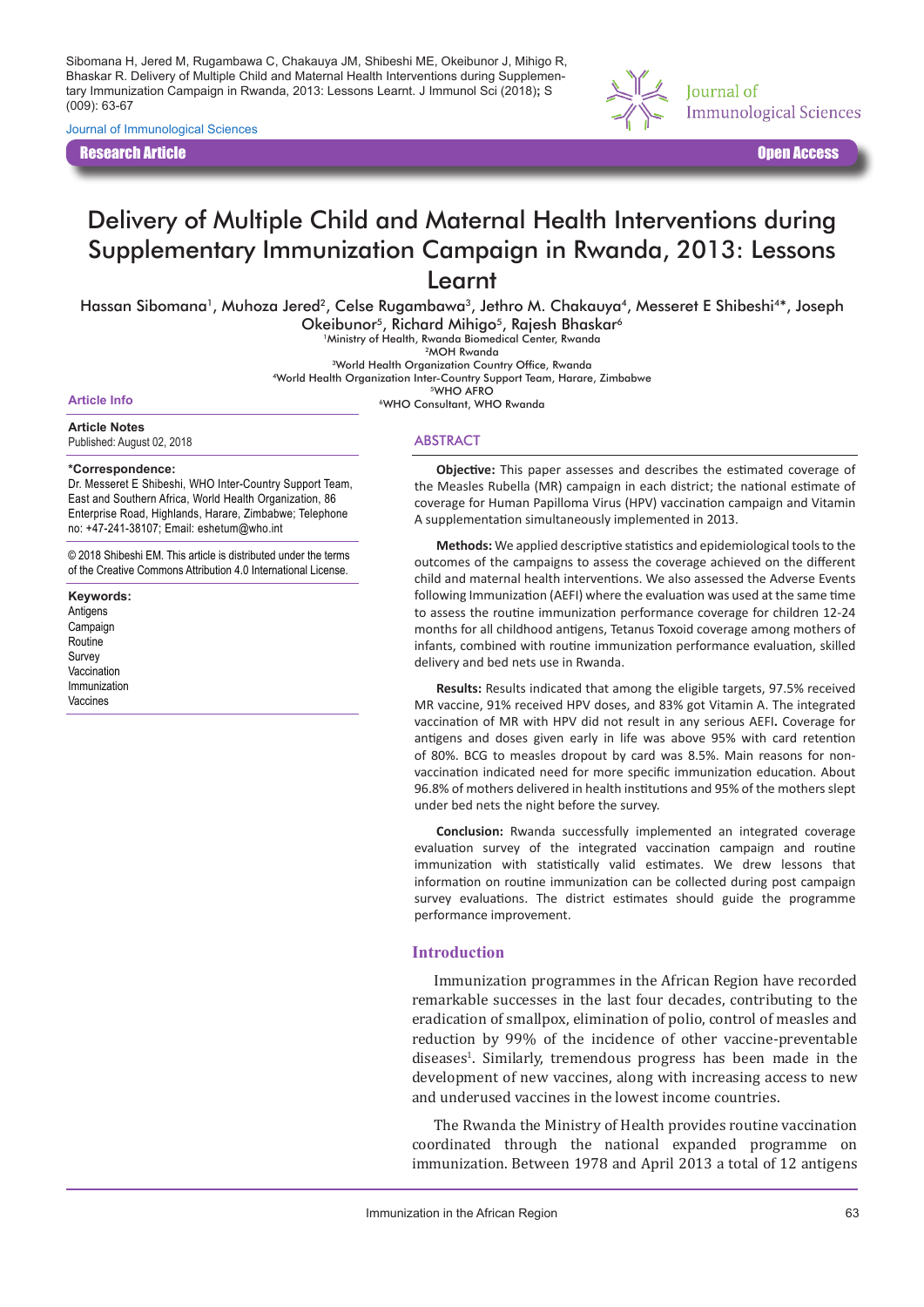had been introduced into the nation's immunization system. These include antigens such as Bacillus Calmettie Guuérin, Diphtheria, Pertussis, Tetanus, Oral Polio Vaccine, Measles, Hepatitis B, Haemophilus influenza type b, Pneumococcal Vaccine, Human Papilloma Virus, Rotavirus and Measles-Rubella antigens to prevent and control vaccine-preventable diseases. The impact of vaccination is reflected in the absence of any indigenous wild polio virus since 1993, achievement of the measles pre-elimination target and sustained maternal neonatal tetanus elimination since 2014. There has also been a consistent reduction in infant and child mortality in the country.

The programme has since developed a Measles Elimination Strategic Plan 2012–2020 in line with the WHO African Region technical guidance that aims to eliminate congenital rubella syndrome and introduce rubella-containing vaccine using the Measles Rubella (MR) formulation. It targets children 9 months -14 years to reduce the susceptible pool to be followed by introduction of MR vaccine into the routine immunization schedule. The introduction of the second dose of measles vaccine follows at 18 months of age with aim of achieving high performance coverage to prevent accumulation of susceptible and reach goal of elimination.

Advancing to reduce cancer of the cervix, Rwanda was among the first countries in the region to introduce the vaccine against Human Papilloma Virus (HPV) in 2011. At the time of the survey, a total of 2 cohorts of the target age group of school girls of 9-13 years had received three doses each giving to a total of six rounds of vaccination. During this campaign, taking advantage of the country's high school enrollment rates the vaccine was integrated with MR but delivered through schools targeting 12-15-yearold girls.

WHO recommends to Member States to conduct periodic assessments of immunization coverage using its standard survey guidelines to validate the reported coverage. Assessing coverage through high-quality surveys is an essential component of monitoring progress towards elimination, eradication or control of vaccine-preventable diseases2 . Various methods to validate performance coverage including cluster surveys are routinely used in the immunization program<sup>3</sup> and to assess reasons for nonvaccination and the success of communications strategies $^{2}$ . Rwanda thus conducted an evaluation of the integrated MR, HPV and Vitamin A supplementation campaign interventions through a coverage survey validation that was endorsed by the Inter-Agency Coordination Committee (ICC) to document lessons. The outcomes of the evaluation are presented in this paper.

#### **Methods**

The evaluation adopted the household population-

based stratified two-stage cluster survey design. The study population consisted of children, who were eligible to receive MR (9–168 months) and Vitamin A (6–59 months) during the SIA. It also included girls aged 9-13 years eligible for previous doses and girls aged 12-15 years eligible for current dose of HPV. Children aged 12-23 months were evaluated of full routine immunization coverage, and mothers of infants aged 0–11 months for routine immunization with TT. Assessment data were collected in 2013, immediately after the campaign.

A total of 8563 Children aged 12-23 months; 11,941 women of reproductive age and 1366 Female adolescents were included in the sample. The WHO cluster sampling technique was used to select participants. Thirty (30) clusters in each of 30 districts were selected following probability proportional to size (PPS) method. Local enumeration areas were used to select clusters for the evaluation. The list of sectors used was provided by Central Statistics Office (CSO) to all teams with a list of clusters and enumeration areas surrounding clusters. Ten children were selected in each cluster by simple random sampling method. Nine hundred clusters were selected in the country targeting interviewing of 900 respondent mothers or caregivers.

The study aimed to get both national and district level estimates through the survey using immunization coverage standard questionnaire adapted from WHO Cluster Survey manual for all interventions, where applicable. Assessment of all the interventions was done at district level for both campaign and routine antigens with the exception of HPV where coverage was estimated nationally. The immunization coverage survey questionnaire captured respondents' socio-demographic information for target age groups, measles-rubella (age 9-168 months) and vitamin A (age 9-59 months), HPV received during SIA (girls 12- 15 years) for previous doses (girls 9-14 years ), routine vaccinations during the first 2 years of life (fully vaccinated defined as having received all antigens), Tetanus Toxoid (TT) vaccinations for women of childbearing age, place of delivery, use of bednets among infants and mothers the previous night from the survey, reasons for not receiving vaccinations, sources of information about SIA and SIA messages received.

Oral informed consent was obtained from parents or caretakers. The survey protocol was approved by the Scientific and Ethics Committee of the Ministry of Health of Rwanda.

All the survey teams were trained for 2 days that included practical field exercises and were supervised in the field. Questionnaires were checked and immediate feedback provided by phone calls. The 3 page-questionnaire took an estimated 15 minutes to complete for SIA data only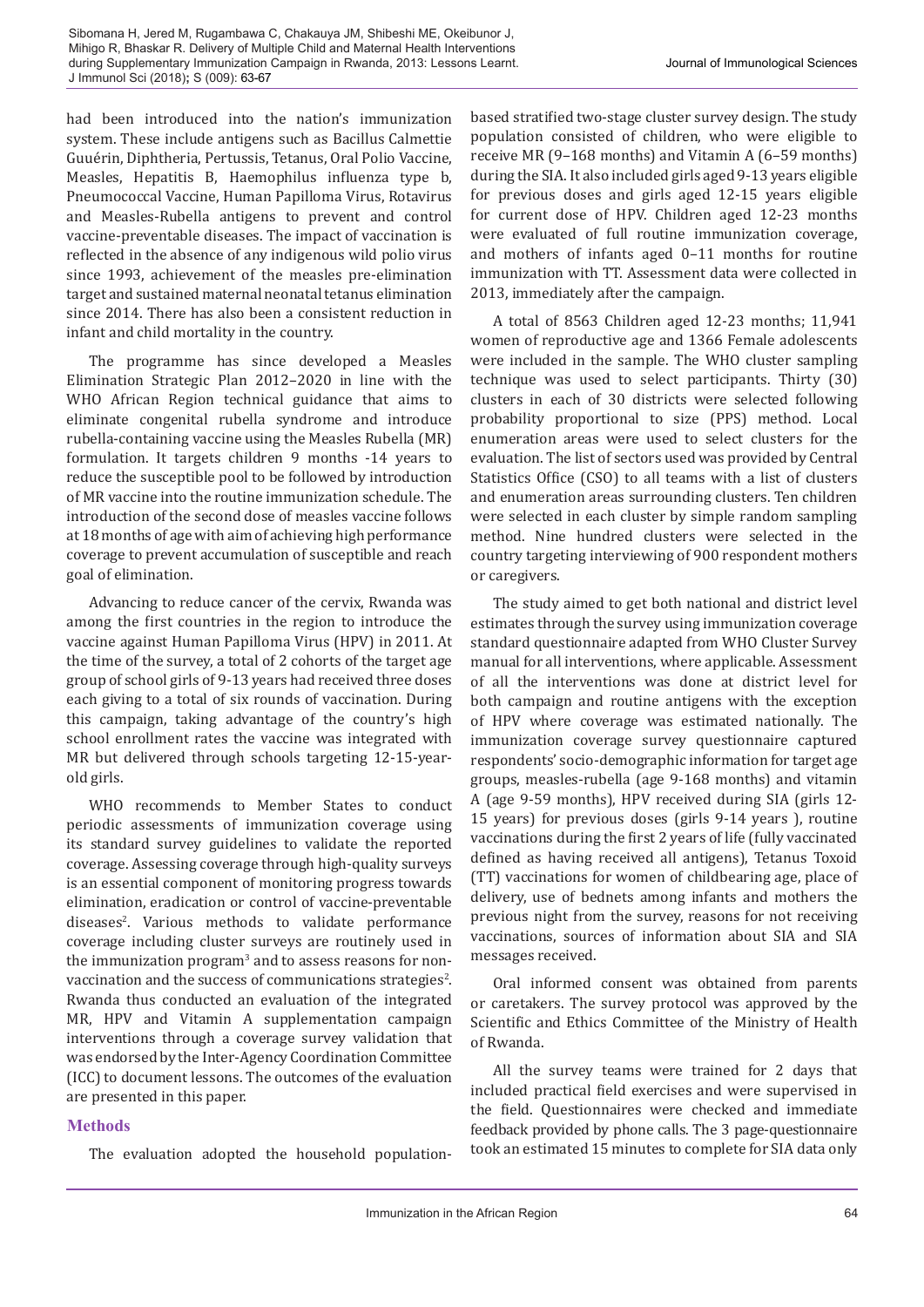and additional 10 minutes each for the routine child and TT sections. Immediately after field work ended, all teams were gathered for a half-day debriefing about experiences during field work and lessons learned.

#### **Statistical analysis**

All analyses were done in Epi Info using the sample survey procedures. The sampling structure took account of stratification, sample weighting for national estimates, and clustering. The calculation of the SIA and routine coverage rates was done using descriptive statistics. We also analyzed time between birth and routine vaccinations and the interval between doses with immunization cards to assess adherence to WHO recommended time intervals<sup>4,5</sup>.

### **Results**

### **Socio-demographic information**

Data were available on 8436 of the expected 8704 children for MR vaccine; 3939 of 4100 of children for vitamin A; 1366/1621 for HPV (girl child 12-14 years old); 8563/8773 for children 12-23 months for RI assessment 11,941/12,399 mothers of infants 0-11 months for TT. Eighty five percent of the respondents were from rural while 12% were from rural areas. The age group distribution for mothers indicated that 28% were below 30 years; 42% were between 30-40 years, and 30% were above 40 years. About 80% of the mothers had either primary or secondary education while only 20% were with no formal education. Agriculture was the main business of mothers and specifically 52% were farmers while 13% daily laborers. Christianity is the dominant religion, Catholics, Protestants and Adventists together formed >90% of respondents. Less than half (40%) women had 1-2 children while 22% had >3 children, 32% had one child.

## **Integrated Vaccination Campaign activities**

Overall the coverage was 97.5% for the MR vaccine, 83% for Vitamin A; 91% for HPV dose achieved during integrated SIAs. Eighty-seven percent of the 8436 respondents had an immunization card. The crude coverage of MR vaccination was 97.5% as compared to 102% reported by the programme while the national coverage by card was only 84%.

Card retention rate for Vitamin A for children aged 9 to59 months was 88% with coverage estimate of 83% while coverage validated by card alone was 75%. The reported administrative coverage for Vitamin A (6-59months) was 86%.

## **Human Papillomavirus (HPV)**

The national HPV card retention rate was 87%. The crude coverage of HPV during the campaign was 91% as compared to 99% reported administrative coverage. The non-response rates for HPV coverage started increasing sharply from HPV1 to HPV3. Ninety percent of girls receiving HPV were in school. The administrative coverage of inschool girls was 98.1% while for out of school was 1.1% indicative of high school enrollment in Rwanda among those surveyed. About half (53%) of the respondents got their vaccination at school and 32% at health centers.

## **Source of information on the SIAs**

Among the 8266 respondents, only 0.4% reported that they were not informed of the campaign before the implementation. The commonest sources of information on the campaign were radio and Community Health Workers (27% each), followed by community leaders (25%); school children in the family (13%); and health workers in health centers (8%).

### **Childhood immunization**

The records showed immunization card retention rate was 80%. The coverage for BCG was 99%, and all antigens achieved more than 95% coverage. The rate for full immunization of children from card and recall combined was 94%.

The reasons for non-immunization of children included lack of information and motivation among caretakers. Specifically, 18% indicated that they were unaware of the time of vaccination, while 11% reported that they were not aware of the need for vaccination.

#### **Mothers of infants 0-11 months**

Eighty-seven percent received at least one injection of TT during the latest pregnancy. The proportion of women receiving two or more injections of TT, (TT2+) by card plus recall was 91.7% while only 18% from card only due to poor card retention (Table 1).

The protection at birth from tetanus in last pregnancy depending upon the number of TT injections received was 76% from mothers' recall and card together. The Government health centers were the major source of providing TT vaccination (97.1%).

Among 11,941 mothers of infants assessed, the card retention rates were only 36%. The vaccination card retention rates were lower among new mothers despite the short time span of one year between child delivery and the evaluation survey.

#### **Reasons for failure for immunization among mothers**

There was a total of 990 inadequately vaccinated mothers where the main reasons cited included being unaware of the need for TT vaccination (25%), and unaware of the need to return for another dose (35%). Other reasons included postponed to another time (20%),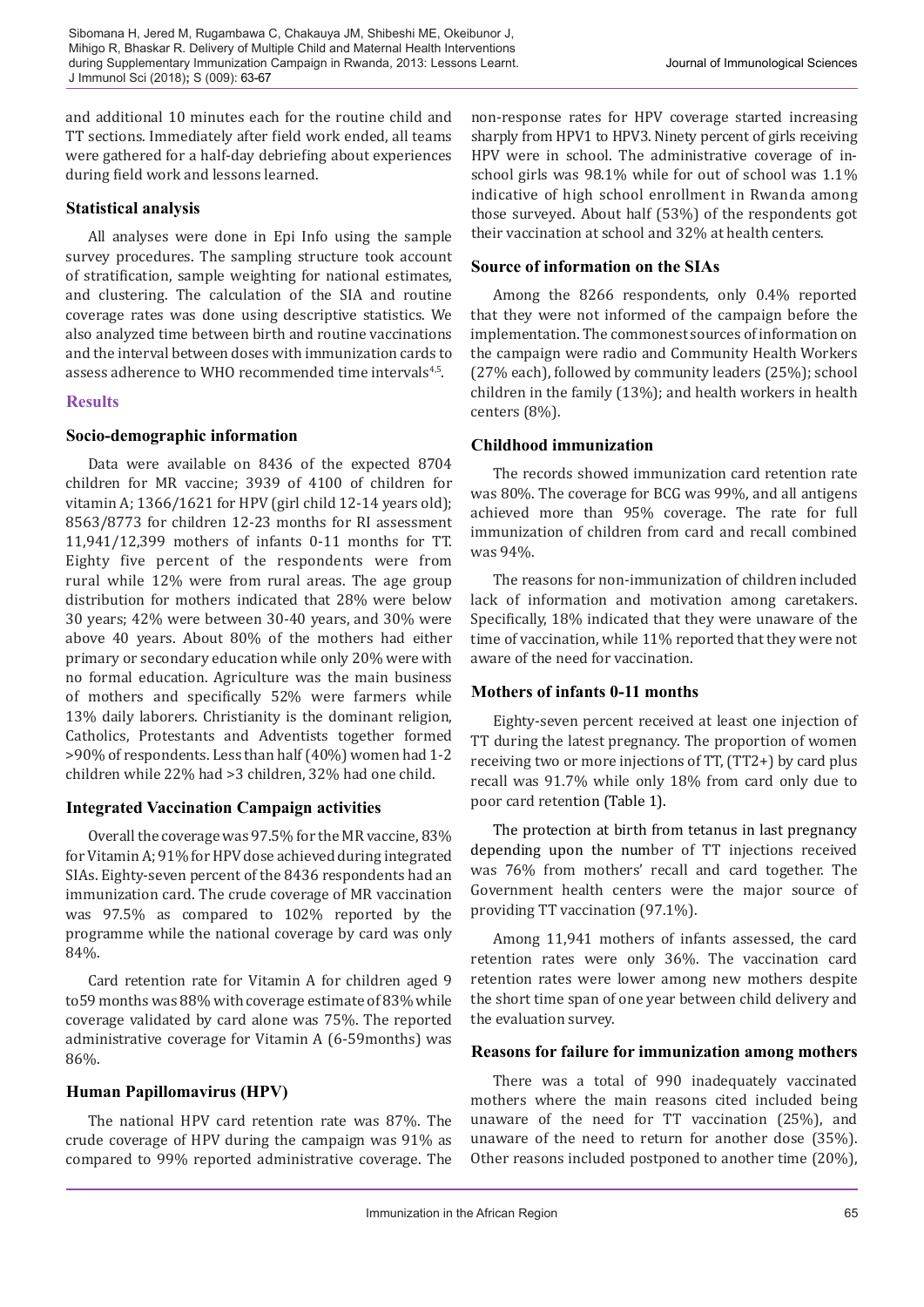**Table 1:** Results of 30 cluster RI evaluation survey-Rwanda 2013

| <b>Total Respondents</b>     | $N = 8563$                          |           |           |             |                              |           |           |             |                        |
|------------------------------|-------------------------------------|-----------|-----------|-------------|------------------------------|-----------|-----------|-------------|------------------------|
|                              | <b>Coverage by Card plus Recall</b> |           |           |             | <b>Coverage by Card Only</b> |           |           |             | <b>Admin Coverage*</b> |
| <b>Indicators</b>            | %                                   | CI: Lower | CI: Upper | <b>DEFF</b> | %                            | CI: Lower | CI: Upper | <b>DEFF</b> |                        |
| Immunization cards available | 80%                                 | 79%       | 82%       | 1.807       |                              |           |           |             |                        |
| <b>BCG Scar present</b>      | 98%                                 | 98%       | 99%       | 1.197       |                              |           |           |             |                        |
| <b>BCG</b>                   | 99%                                 | 99%       | 99%       | 1.145       | 76%                          | 75%       | 78%       | 1.646       | 99%                    |
| OPV <sub>0</sub>             | 98%                                 | 98%       | 99%       | 1.352       | 75%                          | 73%       | 76%       | 1.779       |                        |
| OPV1                         | 98%                                 | 98%       | 99%       | 1.352       | 76%                          | 74%       | 77%       | 1.784       |                        |
| OPV3                         | 98%                                 | 95%       | 100%      | 8.91        | 74%                          | 72%       | 76%       | 1.759       | 101%                   |
| DTPHibHepB1                  | 99%                                 | 99%       | 99%       | 1.373       | 75%                          | 74%       | 77%       | 1.765       | 102%                   |
| DTPHibHepB3                  | 98%                                 | 98%       | 98%       | 1.463       | 74%                          | 72%       | 75%       | 1.755       | 101%                   |
| PCV1                         | 98%                                 | 98%       | 99%       | 1.481       | 75%                          | 73%       | 76%       | 1.76        | 102%                   |
| PCV <sub>3</sub>             | 98%                                 | 95%       | 100%      | 8.91        | 74%                          | 72%       | 75%       | 1.755       | 101%                   |
| <b>Measles</b>               | 97%                                 | 96%       | 97%       | 1.435       | 71%                          | 67%       | 75%       | 3.754       | 102%                   |
| Fully Immunized              | 94%                                 | 93%       | 94%       | 1.511       | 63%                          | 61%       | 64%       | 1.6568      |                        |
| Fully Immunized by 1 year    | 59%                                 | 57%       | 60%       | 1.587       |                              |           |           |             |                        |
| OPV3 Valid doses             | 76%                                 | 74%       | 77%       | 1.227       |                              |           |           |             |                        |
| DTPHibHepB3 Valid Doses      | 69%                                 | 68%       | 71%       | 1.224       |                              |           |           |             |                        |
| <b>PVC3 Valid Doses</b>      | 74%                                 | 73%       | 75%       | 1.252       |                              |           |           |             |                        |
| <b>Measles Valid Doses</b>   | 57%                                 | 55%       | 58%       | 1.323       |                              |           |           |             |                        |

\*Joint Reporting Form (JRF) 2012

lack of faith in immunization (10%), time for vaccination not known (5%) and being unaware of the place of immunization (5%). Of the obstacles mentioned as a reason for not being vaccinated among the 990 respondents who were unvaccinated against TT were as follows: mother was too busy 31%; family problems 23%; child illness 15%; TT vaccine not available 15%; location of vaccination too far 8%; and religious reasons 8%.

#### **Antenatal care and deliveries**

The majority (87%) of the women attended the health center for antenatal checkup at least once during the pregnancy. More than ninety-six percent (96.8%) of the mothers delivered in health institutions. Thus, 97% of deliveries were conducted by skilled persons.

#### **Bed nets availability and use**

A high proportion of mothers (89.5%) had bed nets and 95% of them slept under the nets the night before the survey. The bed-net distribution assessment indicated that 83.8% respondents received bed nets from the health centre during one of their visits for health services while 5.7% bought the bed nets from the market.

#### **Discussion**

Rwanda has been able to achieve conclusively its ambitious target of conducting a nationwide integrated post measles rubella and routine immunization coverage evaluation survey with district-wide statistically valid estimates. The country immunization programme has ably introduced MR vaccine into the system; the HPV vaccine

has optimum coverage in the immunization programme as well as through integration with MR campaign.

The immunization card retention rates of 87% for MR campaign services allowed reliable estimation of the performance. The result confirmed that the target of coverage rate of >95% for MR vaccination was achieved by crude coverage of 98% and 84% validated by card with confidence intervals between 1% and 3% indicating a high precision of estimates for both. For 96% of those who received MR dose during the campaign, it was their second opportunity to receive the measles vaccine indicating the accessibility of the services through routine immunization programme.

The national estimated coverage for HPV was 91% and by card was 87%. The vitamin A coverage for the country was 85% while the reported coverage for Vitamin A was 86%. The optimum card retention for childhood immunization records documented at 80% may indicate awareness or value given by caretakers in keeping health records of their children. The routine immunization coverage for BCG was 99% and all the antigens achieved more than 95% coverage. The fully immunized child from card and recall was 94% that is above the minimum target of 90%.

The dropout rate for BCG to measles by card and recall was 3.1% while by card only it was 8.5% which indicates fairly good service utilization. The reasons cut across all antigens and have implication for activities to sensitize and educate the people not only on the benefits of vaccination but also where and when they can get the vaccination.